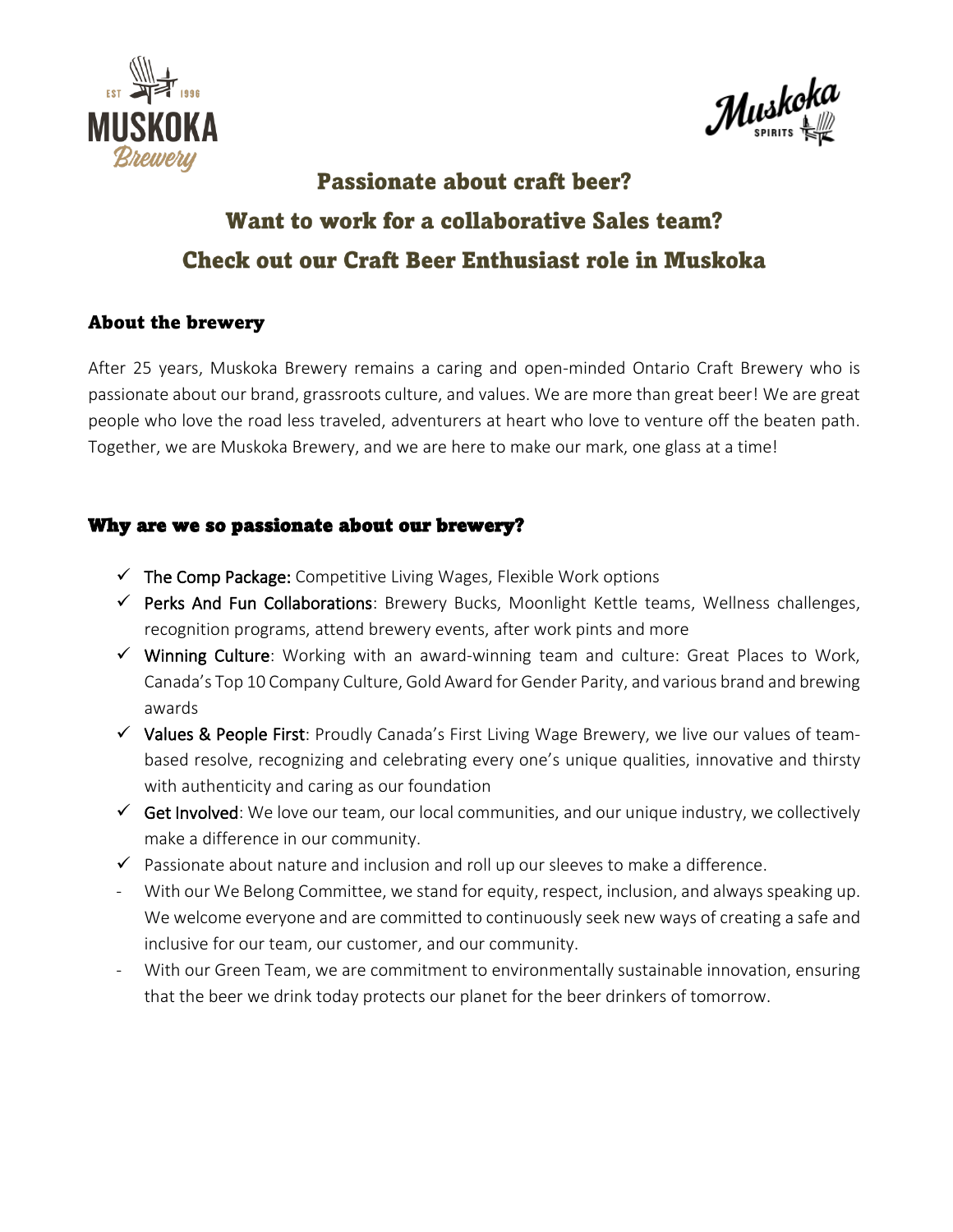

 $\mathcal{M}$ uskoka

# The Craft Beer Enthusiast Role

We have several positions open for this role with varying start and end dates!

Reporting to the Taproom Sales Manager, the Craft Beer Enthusiasts (Taproom Retail) is at the heart of what we brew, ensuring quality product leaves our Brewery every time! The enthusiastic, high-energy individual truly enjoys working in a team environment, while always looking for ways to improve.

Our ideal candidate is a team player with a strong collaborative spirit; enjoys getting involved in new ventures, creative mind set and is a great ambassador of Muskoka Brewery's values and brand.

#### Key Responsibilities:

- Responsible for the overall Muskoka Brewery experience of all taproom guests
- Greeting and welcoming each guest and providing an exceptional experience that is both fun and educational
- Potential for Leading guided tours and tastings to both small and large groups
- Conducting structured tastings both at the tasting bar and to private groups
- Achieving daily sales targets
- Daily opening and closing procedures
- Assisting with taproom store displays and merchandising
- Rotating beer inventory and stock accordingly
- Daily cleaning and maintaining of the retail, event and outdoor spaces
- Actively participating in maintaining an immaculate and fun workspace
- Attending company meetings and training seminars as required
- Packaging online store orders efficiently and correctly.
- Following all COVID protocols set out by the Company
- Ready to work in all weather conditions, indoor and outdoor.
- Serve food and drinks to our amazing customers
- Other duties as requested

#### QUALIFICATIONS:

- Must be energetic, enthusiastic, and excel in a team environment
- Experience with a POS system and handling cash/credit/debit card transactions is an asset
- Proven record of customer centric service
- Attention to detail is essential
- Ability to follow processes set by leads and manager
- Understanding the full role is both Ecommerce and Taproom based
- Honest and reliable